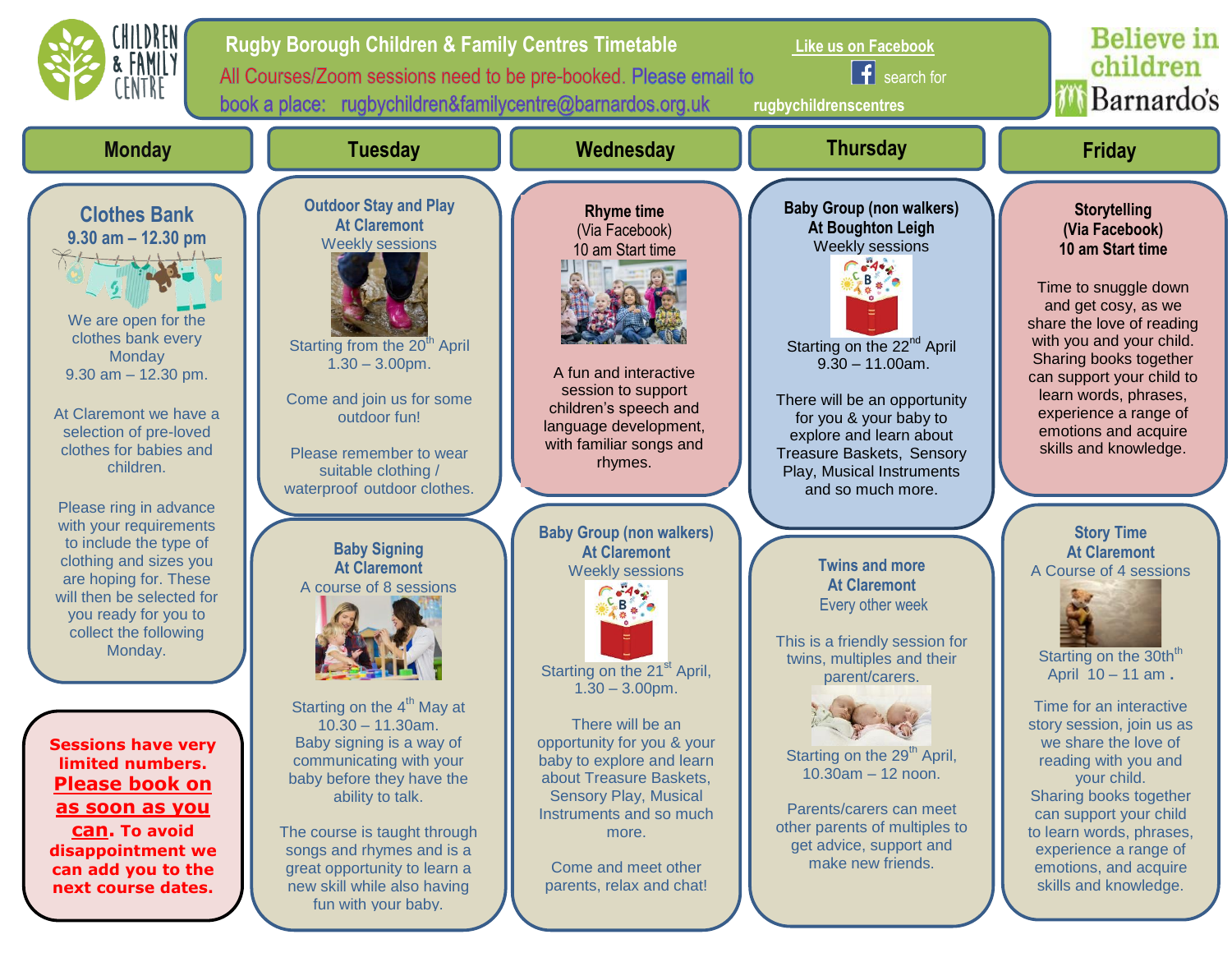| <b>Monday</b>                                                                                                                                                                                                                                                                                                                        | <b>Tuesday</b>                                                                                                                                                                                                                                                                                                                             | Wednesday                                                                                                                                                                                                                                                                                                                                                          | <b>Thursday</b>                                                                                                                                                                                                                                                                                                                                                                                                        | <b>Friday</b>                                                                                                                                                                                                                                                                                                                                                                     |
|--------------------------------------------------------------------------------------------------------------------------------------------------------------------------------------------------------------------------------------------------------------------------------------------------------------------------------------|--------------------------------------------------------------------------------------------------------------------------------------------------------------------------------------------------------------------------------------------------------------------------------------------------------------------------------------------|--------------------------------------------------------------------------------------------------------------------------------------------------------------------------------------------------------------------------------------------------------------------------------------------------------------------------------------------------------------------|------------------------------------------------------------------------------------------------------------------------------------------------------------------------------------------------------------------------------------------------------------------------------------------------------------------------------------------------------------------------------------------------------------------------|-----------------------------------------------------------------------------------------------------------------------------------------------------------------------------------------------------------------------------------------------------------------------------------------------------------------------------------------------------------------------------------|
| <b>Wellbeing Walk</b><br><b>From Boughton Leigh</b><br>Course of 3 sessions<br>New Groups Starting on:<br>Monday 19 <sup>th</sup> April<br>Monday 17 <sup>th</sup> May<br>at 10am (1 hour walks)<br>Wellbeing walks are a<br>great way to take the first<br>step to getting active in a<br>safe and welcoming social<br>environment. | <b>Story Time</b><br>At Boughton Leigh<br>Course of 4 sessions<br>Starting on Tuesday 27 <sup>th</sup><br>April $2 - 3$ pm.<br>Time for an interactive story<br>session, join us as we<br>share the love of reading<br>with you and your child.<br>Sharing books together can<br>support your child to learn<br>words, phrases, experience | <b>Outdoor Stay and Play</b><br><b>At Boughton Leigh</b><br>Weekly sessions<br>Starting from the 28 <sup>th</sup> April<br>$1.30 - 3.00$ pm<br>Come and join us for some<br>outdoor fun!<br>Please remember to wear<br>suitable clothing /<br>waterproof outdoor<br>clothes.<br><b>Chatter Matters for Babies</b><br><b>At Claremont</b><br>A course of 4 sessions | <b>Young Parents Group</b><br><b>At Claremont</b><br>Every other week<br>Starting on the 22 <sup>nd</sup> April,<br>10.30 $am - 12$ noon.<br>This group is a great way<br>to meet other younger<br>mums and dads aged 25<br>and under, and to make<br>new friends.<br>At this group you will have<br>the opportunity to enjoy<br>fun, baby and child-<br>friendly activities together.<br><b>Outdoor Stay and Play</b> | <b>Baby Group</b><br>(non walkers)<br>at Long Lawford for<br>Weekly sessions<br>Starting on the 23rd<br>April 9.30 - 11.00am.<br>There will be an<br>opportunity for you &<br>your baby to explore<br>and learn about<br><b>Treasure Baskets,</b><br>Sensory Play, Musical<br>Instruments and so<br>much more.<br><b>Chatter Matters for Toddlers</b><br><b>At Boughton Leigh</b> |
| We go at your pace and<br>have routes that are<br>suitable for buggies and<br>young children.<br><b>Activity of the week</b><br>(Via Facebook)<br>10 am Start time<br>A selection of activity<br>ideas for babies and<br>young children to try out<br>at home.                                                                       | a range of emotions, and<br>acquire skills and<br>knowledge.<br><b>Sessions have very</b><br>limited numbers.<br><b>Please book on</b><br>as soon as you<br><b>Can. To avoid</b><br>disappointment we<br>can add you to the<br>next course dates.                                                                                          | Starting on the 28 <sup>th</sup> April,<br>$10.00 - 11.00$ am<br>Through lots of fun<br>activities (including<br>story-telling and rhymes)<br>these sessions can<br>support the development<br>of social interaction,<br>communication, attention<br>& listening skills to<br>enhance your child's<br>speech & language<br>development.                            | <b>At long Lawford</b><br><b>Weekly sessions</b><br>Starting from the 22 <sup>nd</sup><br>April 1.30 - 3.00 pm<br>Come and join us for<br>some outdoor fun!<br>Please remember to wear<br>suitable clothing /<br>waterproof outdoor<br>clothes.                                                                                                                                                                        | A course of 4 sessions<br>Starting on the 30 <sup>th</sup> April,<br>$1.30 - 2.30$ pm.<br>Through lots of fun<br>activities (including<br>story-telling and rhymes)<br>these sessions can<br>support the development<br>of social interaction,<br>communication, attention<br>& listening skills to<br>enhance your child's<br>speech & language<br>development.                  |